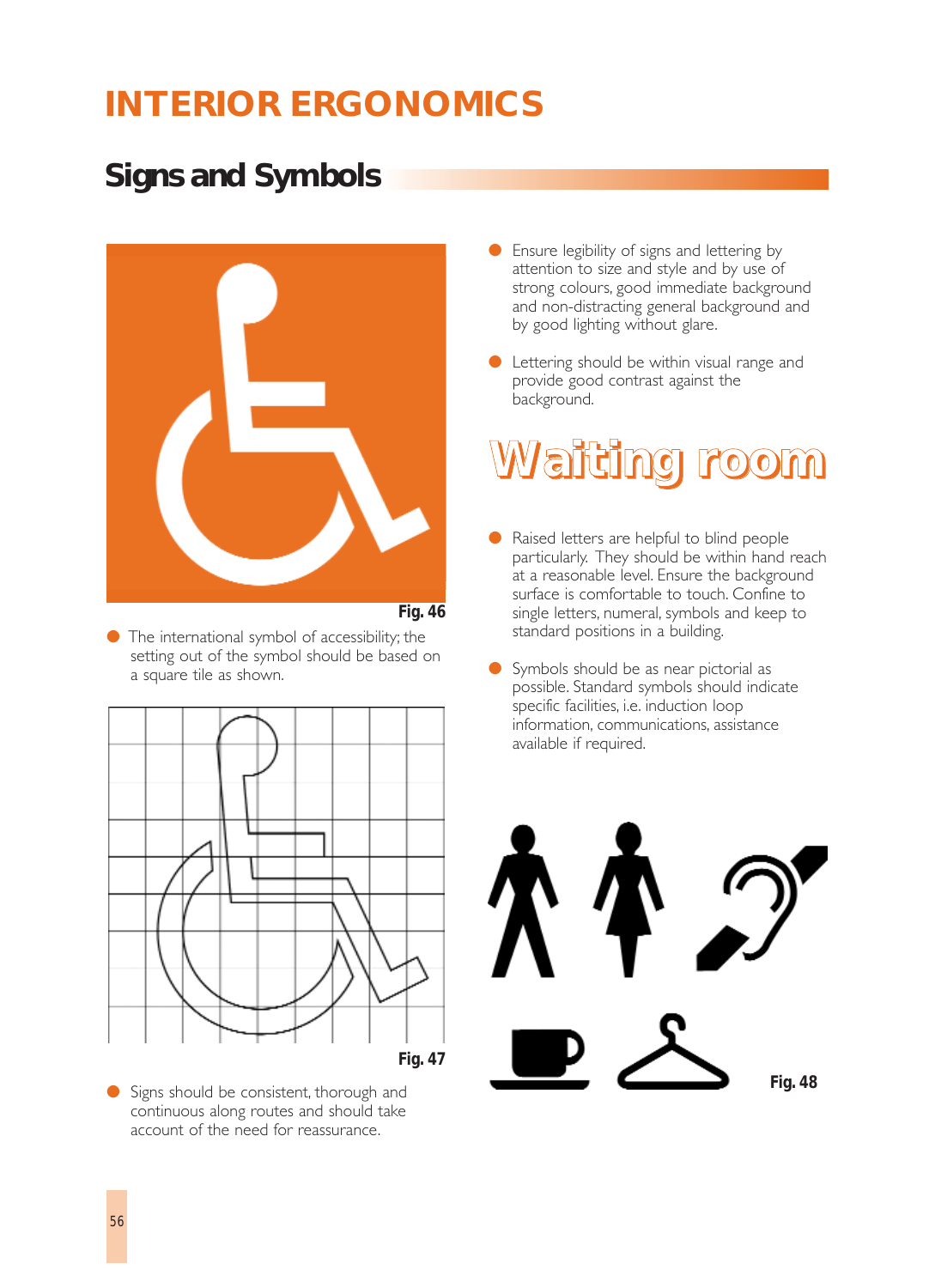- The formulation of design criteria for buildings depends to a considerable extent on the dimensional characteristics of people at rest and moving and on their range of physical capabilities. In the case of people with disabilities, these criteria may be modified by the use of aids such as sticks, artificial limbs and wheelchairs.
- To determine appropriate limits for the range of the population to be accommodated, the statistical technique of percentile distribution is used.

## **Anthropometric Data**

● For example, for the head-height of chairbound men's, the value of 1:235 for the fifth percentile means that five per cent of chairbound mens' head height when in a wheelchair is at 1:235 or less; The value 1:435 for the 95th percentile means that 95 per cent at 1:435 high or shorter.

*The figures below show the relevant dimensions.*



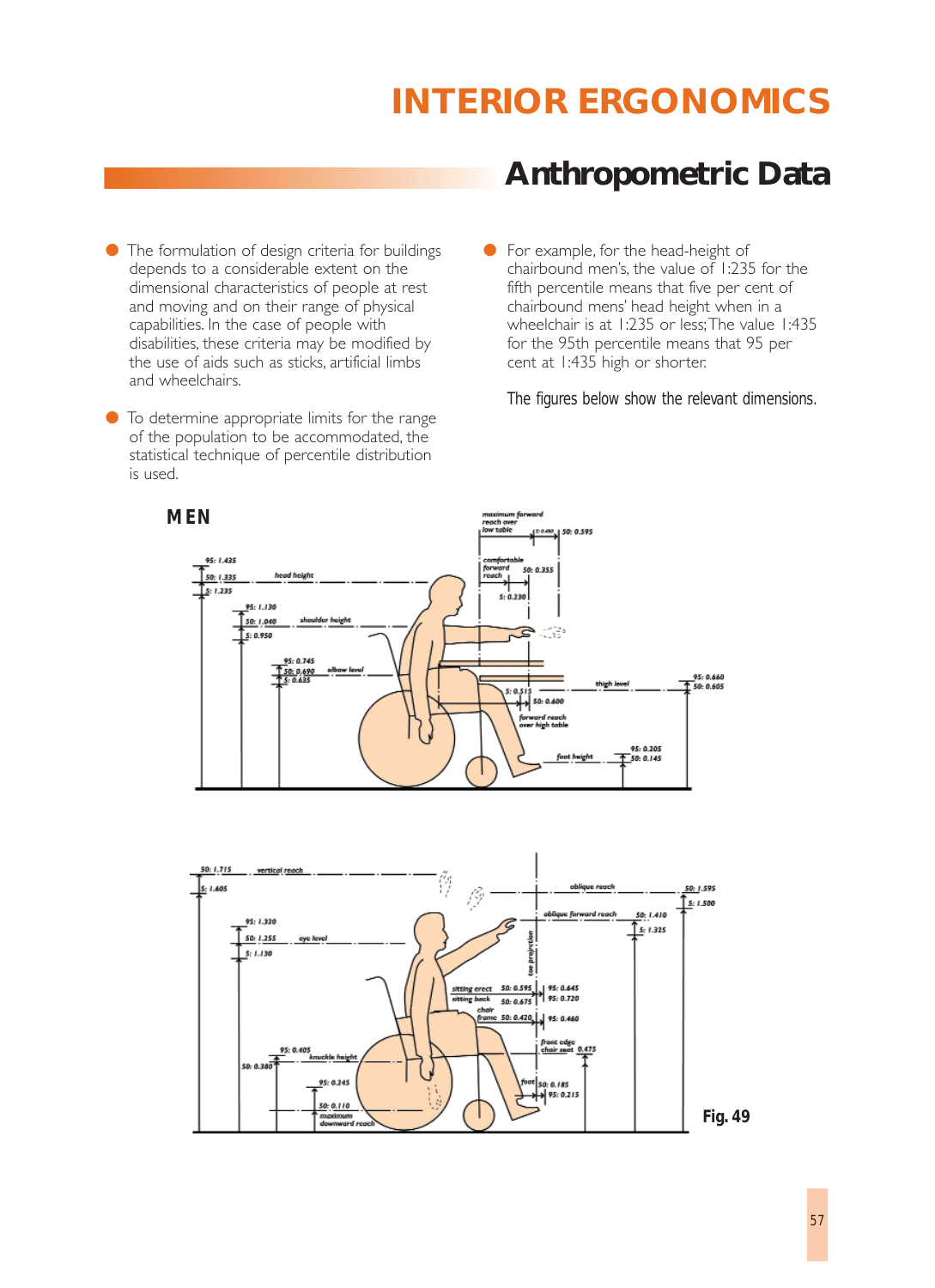## **Anthropometric Data**

● Although in certain situations, it is appropriate to use the average as a criteria, it must be emphasised that averages should be treated with caution. It is hazardous to make decisions on the basis of catering for the average man or woman. In a representative sample of

population, 50 per cent of measurements will be greater than the average and 50 per cent will be less. Dimensions based on the average will therefore at best satisfy only 50 per cent of potential users.





*Fig. 50*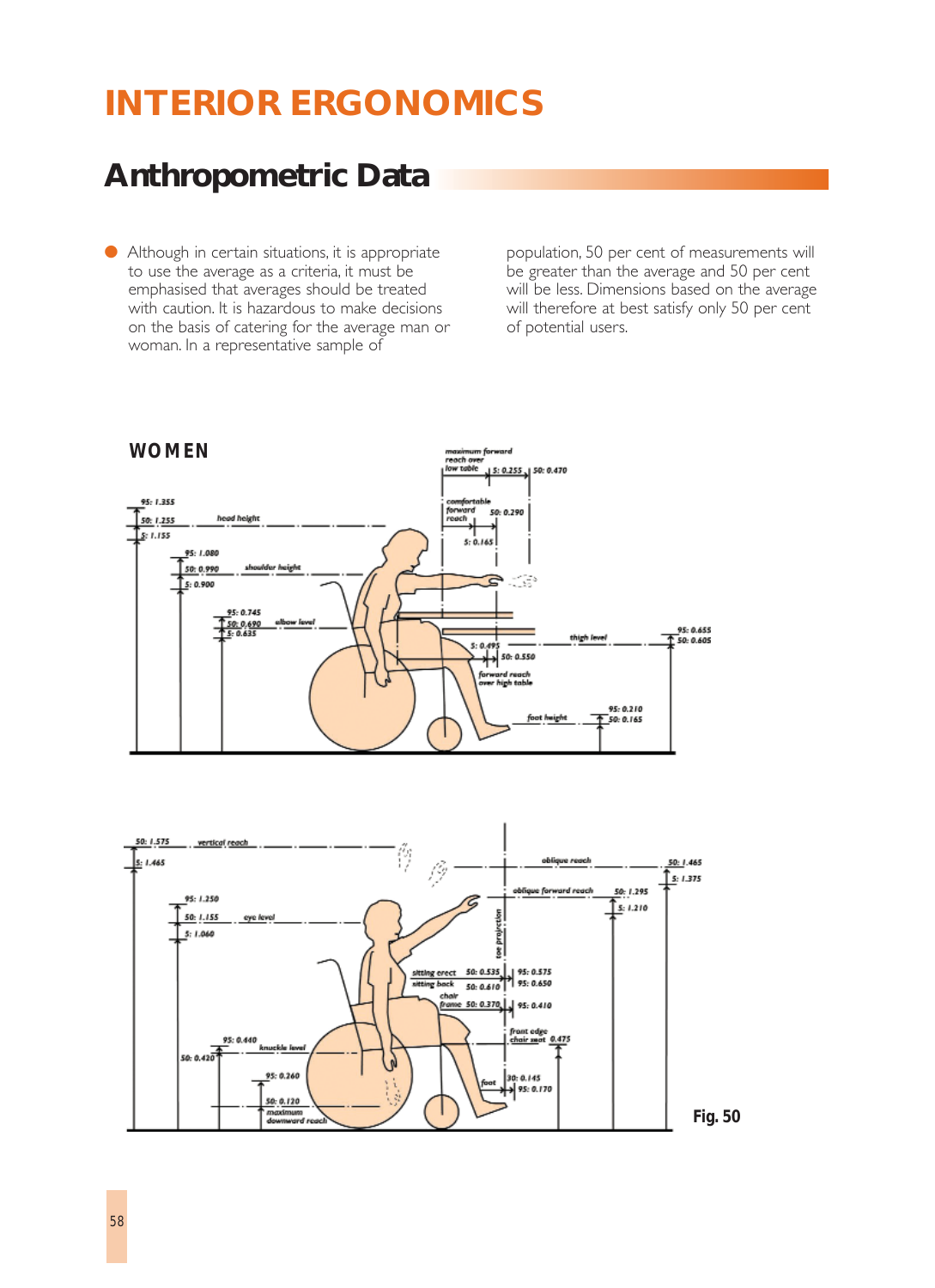## **Anthropometric Data**

● When data is applied to design problems, it is usually found that there is a limiting factor in one direction only, e.g. if the problem relates to obstructions at head-height, the measures of short people are not significant. in applying data, the designer should enquire which dimension is critical.

● It is not the case that whenever the value for the 95th percentile is observed, 95 per cent of the population will be accommodated; if the critical dimenson is in the opposite direction, only five per cent will be accommodated and the correct course is to apply the 5th percentile instead.



*GIRLS AGED 4, 8 AND 12*

## *BOYS AGED 4, 8 AND 12*

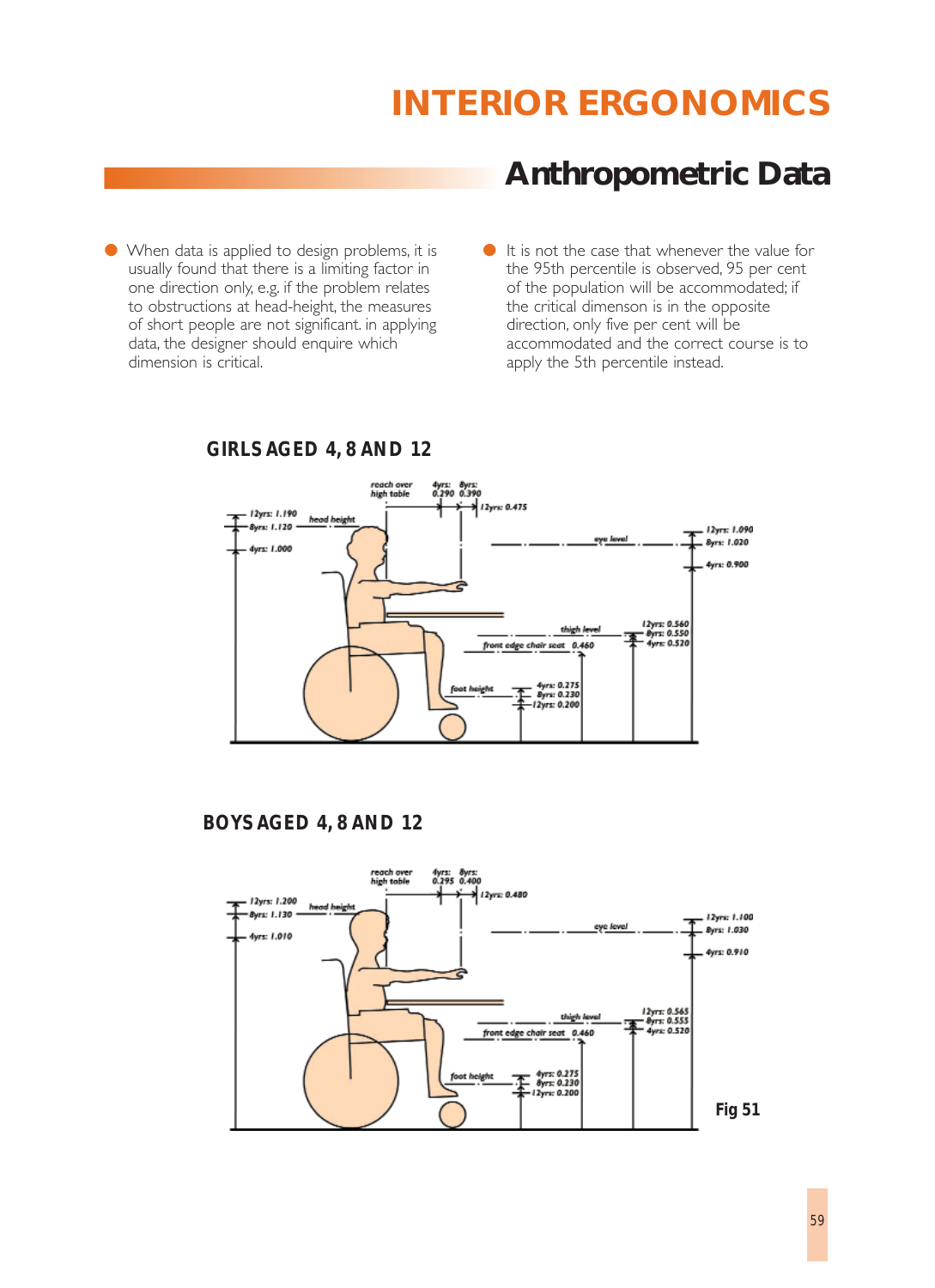## **Anthropometric Data**

## **AMBULANT PEOPLE**

● It is not always economic or practicable to cover 100 per cent of the population by catering for people at the extremes. It may not be possible to obtain a solution to a specific design problem, which is equally efficient for a typical ambulant person and a person in a wheelchair.



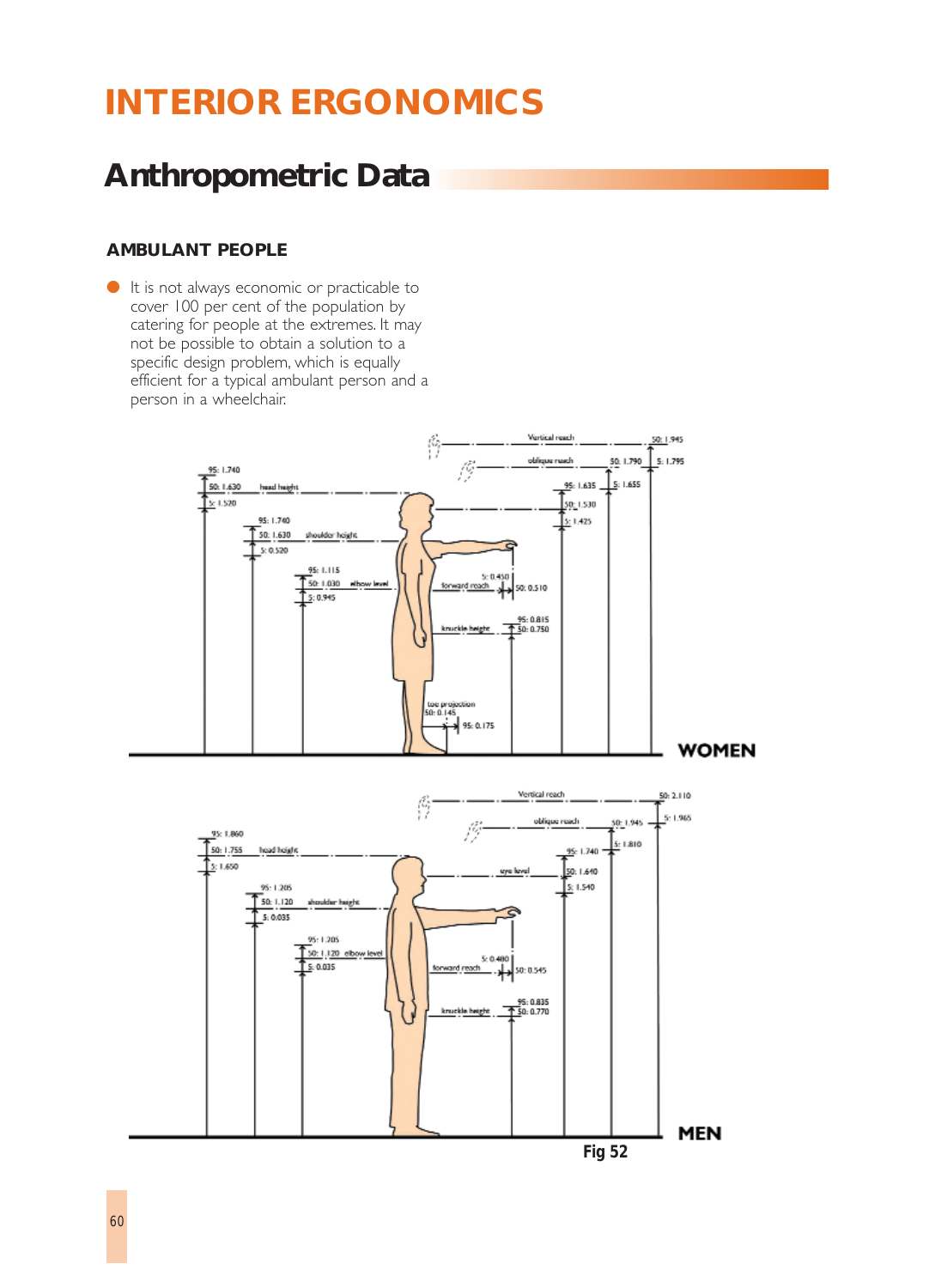## **Ergonomic Data**

## **AMBULANT PEOPLE**

● The convenient positioning of fittings and equipment is governed by body and reach dimensions.The general application of the recommendations should ensure that fittings and equipment are suitably located.



**MEASUREMENTS OF STANDING PERSON** 

## **A. Comfortable vertical reach**

A: minus 0.070: maximum height of storage shelves, allowing access to front of shelf.

A: minus 0.150: maximum height of 0.300 deep storage shelves over 0.600 floor units, allowing access to front of shelf.

## **B. Oblique vertical reach**

B: maximum height of window and blind controls.

B: minus 0.060: maximum height of 0.200 deep storage shelves over 0.600 floor units, allowing access to front of shelf.

B: minus 0.080: maximum height of unobstructed storage shelves, allowing reach to back of shelf.

## **C. Head height**

C: relate to fixed mirror heights and position of shower fittings.

## **D. Eye level**

D: avoid window transomes at this level.

D: related to fixed mirror heights.

## **E. Shoulder level**

E: preferred maximum height of switches and controls.

## **F. Elbow level**

F: minus 0.130: preferred level of kitchen surfaces where sink rim and general work surfaces are at the same height.

F: minus 0.100: preferred level of sink rim.

F: minus 0.150: preferred level of general work surfaces.

F: minus 0.100: preferred level of wash basin rim. F: minus 0.250: preferred level of fixed ironing board.

## **G. Knuckle height (comfortable downward reach)**

G: lower level of preferred zone for most-used articles stored in kitchen.

G: preferred minimum height of socket outlets and other controls.

G: preferred height of letter basket and delivery shelves adjacent to entrance door.

## **H. Effective downward reach**

H: minimum height of storage shelves, socket outlets, heater controls and oven floor.

## **J. Comfortable forward reach**

J: plus 0.100: maximum depth of kitchen work surfaces.

J: preferred maximum dimension, sink fascia to sink tops.

## **K.Toe projection**

K: preferred minimum depth, toe recesses to kitchen units.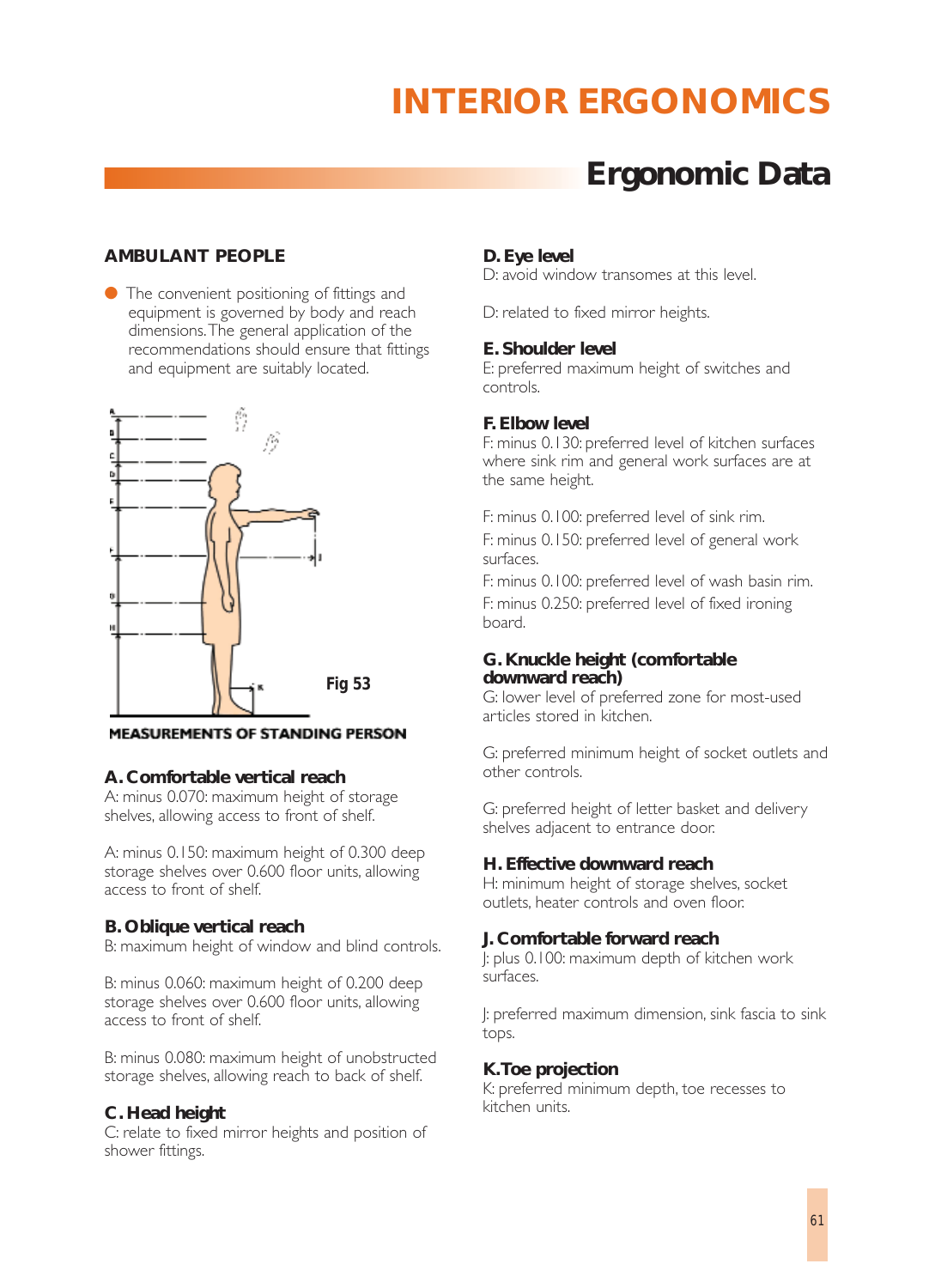## **Ergonomic Data**

### *WHEELCHAIR USERS*



*Fig 54*

#### **MEASUREMENTS**

## **A. Comfortable vertical reach**

A: minus 0.070: maximum height of unobstructed storage shelves with lateral approach, reach to front of shelf.

## **B. Oblique vertical reach**

B: maximum height of window and blind controls. B: minus 0.120: maximum height of 0.300 deep storage shelves over 0.600 floor units, allowing reach to front of shelf.

B: minus 0.160: maximum height of unobstructed storage shelves with frontal approach, allowing reach to back of shelves.

## **C. Comfortable forward vertical reach**

C: preferred maximum height of window and other controls.

C: maximum height of electric switches.

### **D. Head height**

D: related to height of shower fittings.

## **E. Eye level**

E: avoid window transomes at this level; relate to sill heights.

E: relate to fixed mirror heights.

## **F. Shoulder level**

F: plus 0.100: upper level of preferred zone for mostused articles stored in kitchen. F: preferred maximum height of electric switches.

#### **G. Chair armrest level**

G: maximum unobstructed dimension below work surfaces or tables to permit close approach.

### **H. Elbow level**

H: plus 0.020: preferred height of letter basket and delivery shelves adjacent to entrance door. H: minus 0.030: preferred height of pull-out for food preparation.

H: minus 0.040: preferred height of fixed ironing board.

## **J.Thigh level**

J: minimum unobstructed vertical dimension for knee recesses to tables, desks, kitchen sink, preparation centre and wash hand basin. J: plus 0.160: preferred height of kitchen work surfaces at consistent level assuming 0.150 deep sink bowl.

### **K. Chair seat level, centre front edge (with cushion if used)**

K: preferred level of w.c. seat, platform at head end of bath and shower seat.

## **L. Knuckle height**

L: plus 0.100: minimum height of heater controls. L: plus 0.050: lower level of preferred zone for mostused articles stored in kitchen. L: minimum level of oven floor.

#### **M. Comfortable downward reach**

M: minimum height of storage shelves.

## **N. Foot height**

N: minimum height of toe recesses to kitchen units.

#### **O. Effective forward reach**

O: maximum depth of kitchen work surfaces.

## **P. Forward reach beyond face of chair arm**

P: comfortable reach over low-level tables, etc. P: preferred maximum dimension, sink fascia to sink taps.

#### **Q. Knee projection beyond face of chair arm**

Q: minimum dimension sink fascia to waste pipe and wash basin fascia to waste pipe.

## **R.Toe projection from front to waist**

R: preferred minimum depth of tables and knee recesses to permit close approach.

#### **S.Toe projection beyond face of chair arm**

S: minimum depth of knee recesses to kitchen sink, preparation centre, wash basin, etc.

## **T.Toe projection at lower leg level**

T: minimum depth of toe recesses to kitchen units.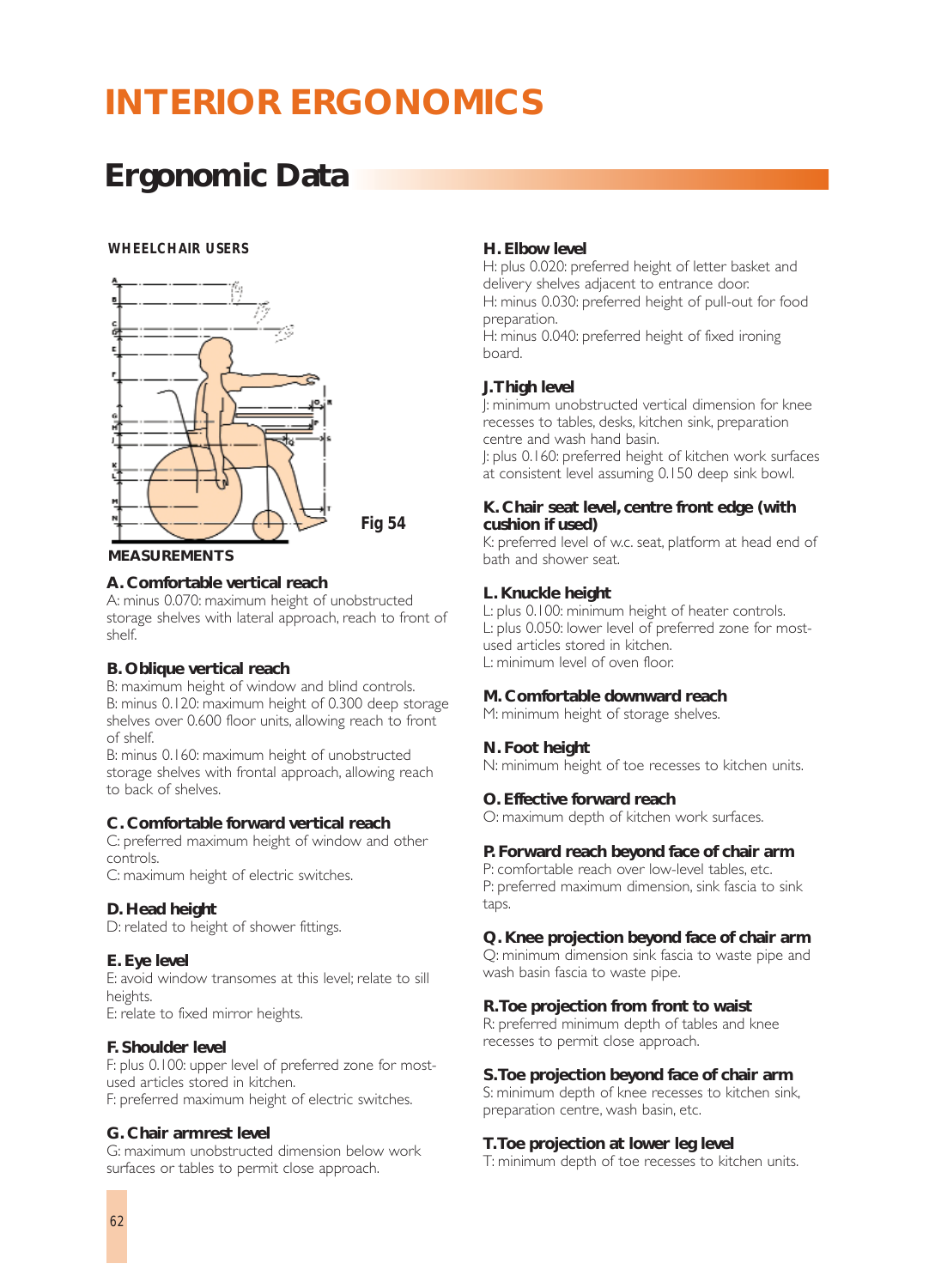# **DESIGNERS CHECKLIST**

## **Designers Checklist of Provisions/Areas for Consideration.**

NB.This list is not intended to be comprehensive; it merely acts as a quick reference guide to assist Architects/Surveyors/Designers, on achieving compliance with Part M of the Building Regulations. You are advised to consider all other areas outside the scope of the Building Regulations to ensure your proposal is compliant with the Disability Discrimination Act 1995 (DDA) and the Disability Discrimination (employment) Regulations1996

### **ACCESS STATEMENT.**

- Access Statement provided YES / NO
- (See separate guidance note on Access Statements these will be required on all commercial applications).

## **SECTION 1:ACCESS TO BUILDINGS**

#### **SITE ACCESS, ROUTES AND SURFACES.**

- Provisions start at edge of the site, car parking provisions, vehicle and pedestrian accesses.
- Level approach, maximum slope of 1:60 and maximum cross fall of 1:40.
- Surfaces to be firm, durable, slip resistant, with maximum undulations 3mm in 1000mm.
- Clearly defined setting down point close to principal entrance of alternative entrance.
- Larger designated parking spaces (4800mm  $\times$  2400mm) together with 1200mm access space to end and side.
- Ticket machine location, accessibility and height of controls (min 750mm / max 1200mm).
- Clearly define pedestrian routes, well-lit and signed using International Symbol for Access.
- Pedestrian routes protected from hazards i.e. open windows / door edges and vehicles, Blister paving at vehicle crossing points.
- Minimum path width 1500mm with passing places 1800  $\times$ 2000mm in sight of each other (or 1.8 path width throughout).

#### **RAMPS**

(If site constraints necessitate an approach of 1 in 20 or steeper a ramped approach must be provided).

- Ramps to be readily apparent or clearly signposted.
- 1500mm width with visually contrasting 100mm edge kerb.
- Level landings to top and bottom min 1200mm and clear of any door swings.
- Intermediate landings min 1500mm and clear of any door swings.
- Passing places / intermediate landings (1800mm x 1800mm) where end of ramp out of sight and where 3 or more consecutive ramp flights.
- $\bullet$  Landings to be level max 1:60 gradient along length and max 1:40 cross fall gradient.
- Gradient between 1:12 and 1:20.
- Maximum ramp length 10m, maximum ramp rise 500mm for max gradient of 1:20.
- Maximum ramp length 5m, maximum ramp rise 333mm for max gradient of 1:15.
- Maximum ramp length 2m, maximum ramp rise 166mm for max gradient of 1:12.
- Surfaces to be durable, slip resistant and ramp slope to visually contrast with landings.
- Clearly signposted steps required as well as ramp where rise exceeds 300mm.
- Alternative access method where total rise is greater than 2m. An external lift is to be provided.

#### **STEPS**

- Clearly signposted steps required as well as ramp where rise exceeds 300mm.
- Approved Corduroy tactile warning top and bottom of stair -800mm wide (layout as per Dia 4 A.D.M)
- Treads surfaces to be durable and slip resistant.
- Level landings to top and bottom, min 1200mm and clear of any door swings.
- 1200mm min surface width between enclosing walls, strings or upstands.
- Consistent rise of between 150 and 170mm risers to be closed and of approved profile as Dia 6 A.D.M – avoid step nosing over the tread below (if necessary max 25mm). (150mm max rise and min 280mm going for schools).
- Going to be between 280 and 425mm (425mm acts as a rest platform).
- Maximum number of risers, 12 with going 350mm or less or 18 with going 350mm or more
- No single steps
- Nosing and riser to visually contrast with step, 55mm contrast band
- Wider stair flight to be divided down to 1800mm wide 'channels' with additional handrails

#### **HANDRAILS.**

- Handrail both sides, which are continuous throughout the flights, ramps and landings, visually contrasting, easy to grip: slip resistant, non-reflective and not cold to touch.
- Handrails to project 300mm beyond top and bottom landings with closed ends
- Handrails to be between 900mm and 1000mm above surface or steps pitch line / 900mm and 1100mm above surface of landings.
- Handrail profile to be diameter between 40mm and 45mm (where circular) or oval 15mm min radius (preferred solution) min 50mm width (refer dia 7 A.D.M).
- Max 100mm projection into surface width of steps, landings or ramps.
- Clearance of between 60mm and 75mm between handrail and any wall surface.
- Min 50mm clearance between the cranked support and the underside of the handrail.
- Inner face to be N.M.T 50mm beyond the surface width of the ramp or step access.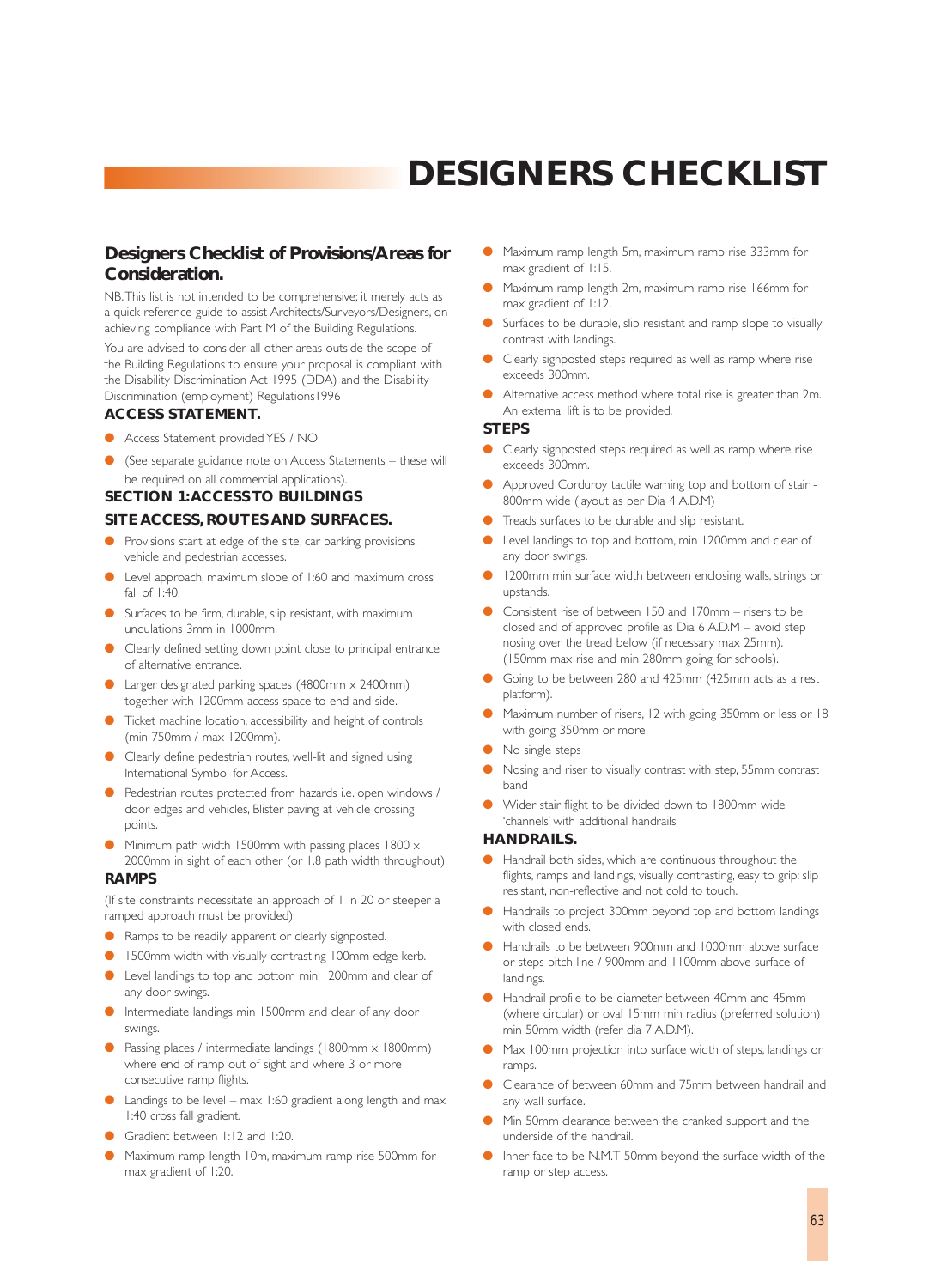#### **HAZARDS ON ACCESS ROUTES.**

- Avoid hazards on access routes that could come into contact with people both at low and high level.
- Any permanent obstructions or temporary obstructions i.e. open windows / doors that project more than 100mm into the access route below 2100mm above the access level are to have appropriate guarding, incorporating a kerb or other solid barrier for cane detection.

#### **SECTION 2:ACCESS INTO BUILDINGS.**

#### **APPROACH.**

- Accessible entrances to be clearly signposted and easily recognisable (i.e. by using lighting and visual contrast features). Watch for obstructions such as canopies / support posts etc. Signed using International Symbol for Access.
- Obstructions and hazards outside entrance doors to be avoided – particularly non-building related items i.e. planters / sign boards etc.
- Level landing outside entrance door  $1500 \times 1500$ mm clear of door swings – surface finish non-slip and of materials that would not impede wheelchair access.
- Level threshold entrance door max 15mm / chamfered or rounded edges.
- Weather protection to be provided for non-powered doors.
- Access systems to be suitable for deaf and hard of hearing (CCTV).
- Internal floor surfaces adjacent to threshold must suit wheelchair users / or create trip hazards. i.e. no soft matting. Mat wells must be flush with floor surface.

#### **DOORS**

- Powered door solution preferred option preferably sliding to avoid accidental collision.
- Doors to have maximum opening force at leading edge of 20N and to be held shut.
- Door furniture to be easily operated by a closed fist, visually apparent i.e. contrasting with door surface and not cold to touch.
- Door clear width measured from handle to jamb. Varies according to angle of approach. Straight approach to door – 800mm clear width / right angle approach to door with access route min 1500mm - 800mm clear width / right angle approach to door with access route min 1200mm - 825mm clear width / External doors used by general public – 1000mm clear width.
- **Revolving doors not considered acceptable without additional** compliant bypass doors.
- Doors and side panels to doors wider than 450mm to have vision panels provided – visibility zone between 500mm and 1500mm and if necessary interrupted between 800mm and 1150mm above floor level e.g. to accommodate an intermediate horizontal rail (refer to dia 9 A.D.M).
- Unobstructed 300mm min space on door pull side between door leading edge and wall (not to powered doors).

#### **POWERED ENTRANCE DOORS.**

- Controlled by motion sensors or manual push pads / swipes etc (remember size to suit limited manual dexterity / visual impaired). Controls to be min 750mm / max 1000mm above floor / operable by closed fist / visually contrasting from background / where fitted to door leading edge side – must be min 1400mm from door edge.
- Suitable early opening and timed closing to allow disabled safe entry and exit – safety stops to prevent trapping.
- Outward opening doors suitable audible and visual warnings to be provided to warn of door opening / shutting. Doors not to project into access circulation routes when open.
- Manual operation available or fail to open position if power fails.

#### **GLASS DOORS / GLAZED SCREENS.**

- Glass doors in glass façade to have 150mm high contrast strip at door edges, and door protection if capable of being left open.
- Manifestations include additional lower level 850 to 1000mm and higher level 1400 to 1600mm, repeated on side screens. At least 150mm high if logo / sign or if decorative feature i.e. broken lines min 50mm high.
- (Supersedes Part N manifestation guidance)  $NB 2$  levels required.
- Manifestations should visually contrast inside and out and in all lighting conditions.
- Zone of visibility lowered to 500mm above ground level.

#### **LOBBIES.**

- Thresholds to be level but if unavoidable a maximum of 15mm, chamfered if over 5mm.
- Lobby size related to door size, door swing and footprint of wheelchair and its companion (refer to diagram 10 A.D.M). Generally 1570mm min clear space between door swings in an open position.
- Min width of 1200mm or door width  $+$  300mm which ever is the greater (single doors).
- Min width of 1800mm(double doors).
- Lobby floors to have wheelchair friendly surface (not soft finish), be trip free and to remove water from wheels and shoes to reduce slippy surfaces within building. Mat wells must be flush with floor surface.
- Avoid distracting reflections from glazing.
- Any columns, ducts and similar full height elements projecting into lobby more than 100mm to have visually contrasting guardrail.

#### **SECTION 3: HORIZONTAL AND VERTICAL CIRCULATION.**

#### **ENTRANCE HALL AND RECEPTION AREA.**

- Reception desk easily identifiable and wheelchair accessible counter section 1500mm wide, max 760mm high and 700mm knee recess above floor level.
- Clear approach and manoeuvring space in front of desk 1200mm deep by 1800mm wide if there is a min 500mm knee recess to counter, otherwise min 1400mm deep by 2200mm if no knee recess provided.
- Induction loop to reception point.
- Slip resistant floor surface.

#### **INTERNAL DOORS.**

- Doors to have maximum opening force at leading edge of 20N.
- Door furniture to be easily operated by a closed fist, visually apparent i.e. contrasting with door surface and not cold to touch.
- Door clear width measured from handle to jamb. Varies according to angle of approach. Straight approach to door -800mm clear width / right angle approach to door with access route min 1500mm - 800mm clear width / right angle approach to door with access route min 1200mm - 825mm clear width / External doors used by general public – 1000mm clear width.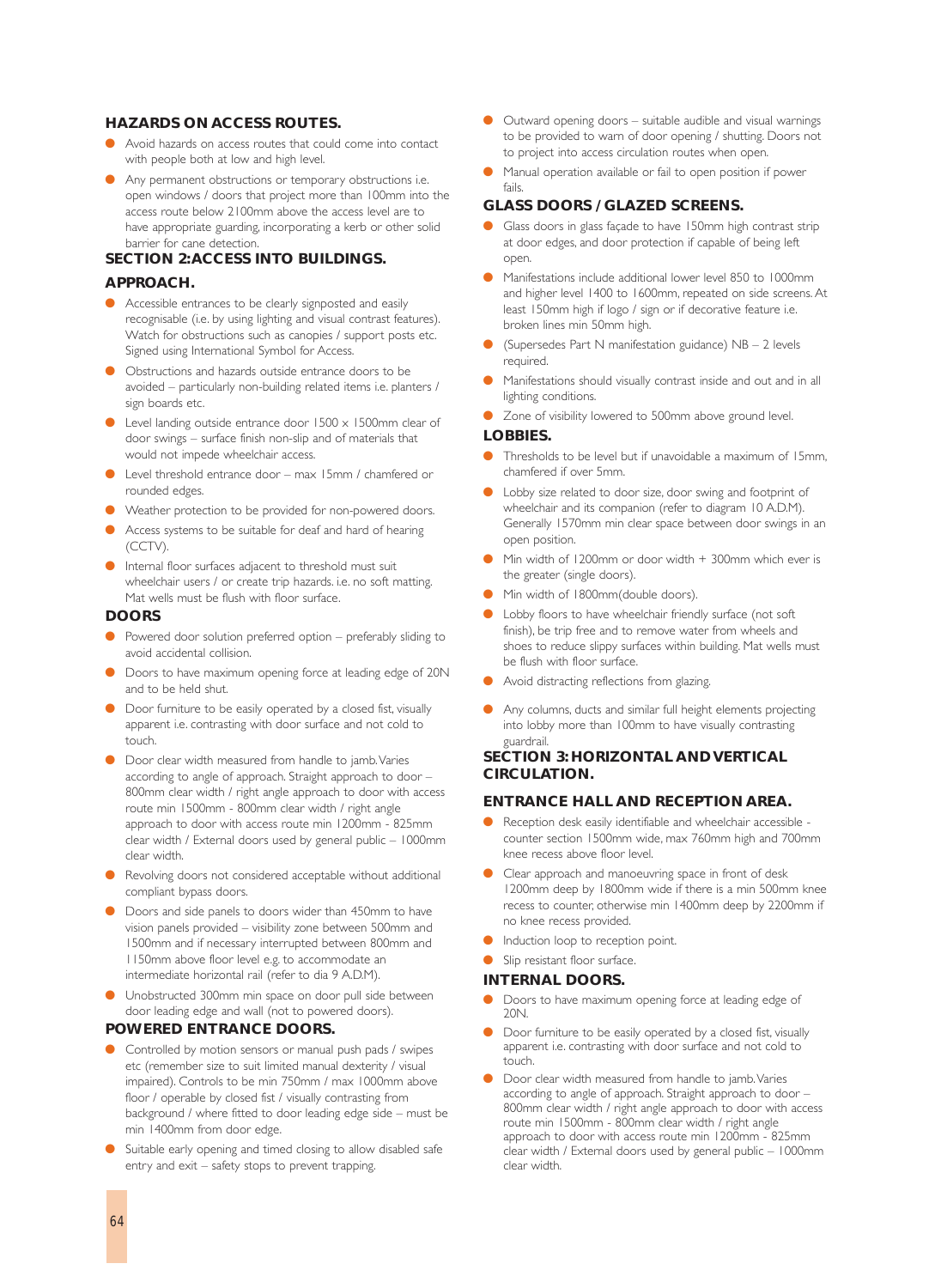- Doors and side panels to doors wider than 450mm to have vision panels provided – visibility zone between 500mm and 1500mm and if necessary interrupted between 800mm and 1150mm above floor level e.g. to accommodate an intermediate horizontal rail (refer to dia 9 A.D.M).
- Unobstructed 300mm min space on door pull side between door leading edge and wall (not to powered doors).
- Door frames to contrast surrounding wall surfaces.
- Manifestation at two levels, 850mm to 1000mm and 1400mm to 1600mm.
- Glass doors in glass façade to have 150mm high contrast strip at door edges, and door protection if capable of being left open.
- Manifestations should visually contrast inside and out and in all lighting conditions.
- Fire doors self-closing either fitted with hold open devices or free swing devices and close on activation of the fire alarm (to negate requirement for 20N opening force).

#### **CORRIDORS AND LOBBIES**

- Corridor unobstructed widths of 1200mm with 1800mm by 1800mm passing places or 1800 width without passing places.
- Passing places to be at reasonable intervals.
- Projections in to the corridor to have contrasting guardrails.
- Floors to be level max gradient 1 in 60. Any gradients steeper than 1 in 20 to be designed as ramps. Ramps less steep than 1 in 20 to have max rise 500mm with 1500mm long rest landings.
- No door to open across the corridor (doors should be recessed back from corridor) - except a unisex toilet door where the corridor is 1800mm wide. Some minor utility cupboards can outward open i.e. small store cupboards.
- Slip resistance floor surfaces. Avoid patterns to floor coverings.
- Glazed screens alongside the corridor to have manifestation at two levels – as glazed doors above.
- Ensure wider leaf of asymmetrical double doors is on same side of corridors.
- Internal lobbies to be as external above and in accordance with diagram 10 A.D.M.
- Projections in to the lobby to be protected with contrasting guardrails.

#### **VERTICAL CIRCULATION.**

#### **LIFTING DEVICES.**

- Passenger lifts preferred option for all buildings, however for existing buildings in exceptional circumstances a platform lift may be considered and in exceptional circumstances, in an existing building giving access to a small area with a unique function, a wheelchair platform stair lift could be considered and argued in the access statement.
- All new developments to have a passenger lift provided serving all storeys.
- An unobstructed manoeuvring space of  $1500$ mm x  $1500$ mm or 900mm straight access route to the lift.
- Landing call buttons located between 900mm and 1100mm -500mm from any return wall, with raised symbols for tactile reading. Controls to have contrasting finish from background.
- Avoid dark colours to car floor and ensure floor frictional qualities similar or higher than the landing floor.
- A handrail on one wall 900mm above the floor.
- An emergency communication system.

#### **PASSENGER LIFTS.**

- Lift car to be designed in accordance with Diagram 11 A.D.M. - $1100$ mm wide  $\times 1400$ mm deep and the provision of a mirror to allow wheelchair user to see behind.
- Min 800mm clear width of opening doors doors to have timing and re-opening activators to allow for people and any assistance dogs to enter or leave car. Doors to contrast surrounding surfaces.
- Car controls between 900mm and 1200mm.
- Audible and visual indication of lift arrival and location in and out the car.
- Avoid use of visually and acoustically reflective wall surfaces. **LIFTING PLATFORMS.**

#### Vertical travel distance of 2.0m maximum with no enclosure and no floor penetration. More than 2.0m with a lift enclosure.

- Over 3m travel a product certificate issued by a Notified Body is required.
- Continuous pressure controls located between 800mm and 1100mm and at least 400mm from any return walls.
- Landing call buttons located between 900mm and 1100mm 500mm from any return wall, with raised symbols for tactile reading. Controls to have contrasting finish from background.
- **•** Three platform sizes depending on enclosures and accompanied or not;
- $800$ mm wide x 1250mm deep minimum non-enclosed platform and no provision made for wheelchair companion.
- 900mm wide  $\times$  1400mm deep minimum enclosed platform and no provision made for wheelchair companion.
- $1100$ mm wide x 1400mm deep minimum 2 doors at 90 degrees relative to each other / enclosed platform and provision made for wheelchair companion.
- Doors either 800mm or 900mm wide (for 1100mm wide x 1400mm deep platform). If possible position doors at different levels to allow forward movement in and out.
- Clear instructions are available for use.
- Audible and visual announcement of platform arrival.
- Avoid use of visually and acoustically reflective wall surfaces.
- Watch use in unsupervised environment.

#### **WHEELCHAIR PLATFORM LIFTS.** (Restricted use)

- In a single stairway condition ensure clear width of stair for means of escape when the lift is parked.
- Continuous pressure controls designed to prevent unauthorised use.
- Platform size of 800mm wide and 1250mm deep with access width of 800mm minimum.

#### **INTERNAL STAIRS.**

- Design as external stair dimensions.
- 12 risers maximum to a landing, but exceptionally no more than 16 in small premises where plan area is restricted.
- Rise of between 150mm and 170mm and going at least 250mm. (150mm max rise / min 280mm going for schools).
- No need for tactile warnings as external stairs.
- Provide guarding under landings less than 2100mm to prevent visually impaired walking into them.

#### **INTERNAL RAMPS.**

- Design as external ramp notes above.
- Where the change in level is more than  $300$ mm  $2$  or more clearly signposted steps must be provided in addition to ramp.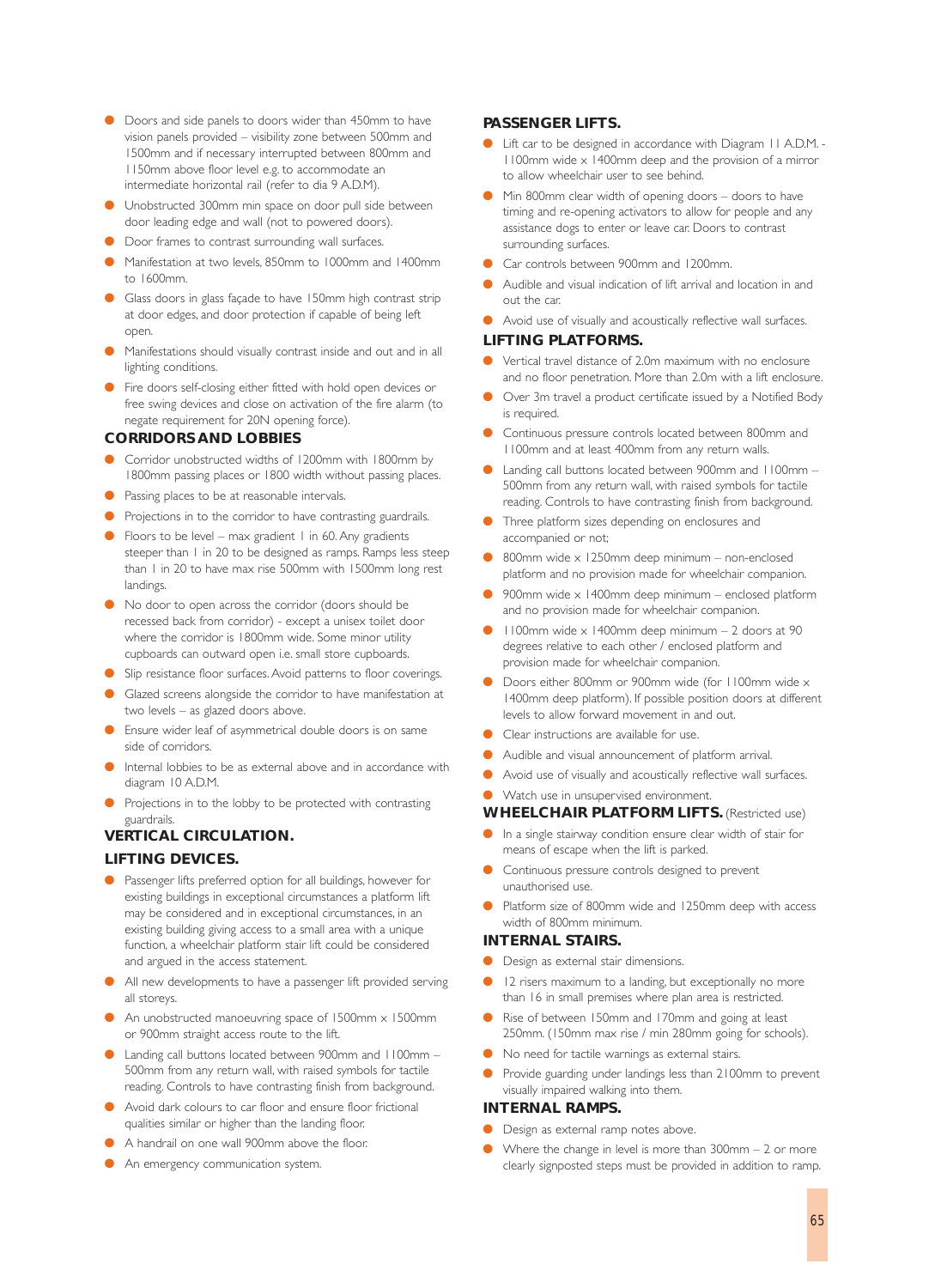- Where the change in level is less than  $300$ mm a ramp is to be provided instead of a single step.
- All landings to be level subject to a max 1 in 60 gradient along their length.
- Provide guarding under landings less than 2100mm to prevent visually impaired walking into them.

## **HANDRAILS TO INTERNAL STEPS, STAIRS AND RAMPS.**

● As external handrails.

### **SECTION 4: FACILITIES IN BUILDINGS OTHER THAN DWELLINGS.**

#### **AUDIENCE & SPECTATOR FACILITIES** (make

reference to good practice guides 4.11 A.D.M for sports facilities).

- The route to wheelchair spaces is accessible.
- Stepped access required fixed handrails (see 1.34 1.37 A.D.M).
- Minimum numbers of permanent & removable spaces (see table 3 plus diagram 13 A.D.M).
- Provide a range of views of event.
- Minimum clear space for access to wheelchair spaces / space to be allowed for wheelchair to be 900mm wide by 1400mm deep & floor space should be horizontal.
- Allowance for assistance dog required.
- See diagram 14 or 15 A.D.M for stepped terrace design requirements.

#### **LECTURE/CONFERENCE FACILITIES.**

- Access to podium or stage for wheelchair via ramp or lifting platform to be provided.
- Hearing enhancement system to be provided (see 4.36 A.D.M).

#### **REFRESHMENT FACILITIES.**

- All users have access to all parts of the facility, including wc's, public telephones and external terraces.Where premises contain self-service and waiter service, all patrons should have access to both.
- ALL different floor levels created by changes in floor areas for atmospheric design – must be accessible.
- Working surfaces or bar/serving counter at max 850mm above floor level.
- Shared areas / tea-making worktops to be max 850mm above floor level with a clear space beneath at least 700mm (see diagram 16 A.D.M).Water supplies to be accessible.
- Threshold between external seating area & internal facility (see 2.7 A.D.M)

#### **SLEEPING ACCOMMODATON** – Hotels, Motels & Student Accommodation.

For all Bedrooms:-

- Accessible bedrooms to be no less advantageous than able bodied bedrooms – adequate space to transfer into bed and access all the rooms facilities, including wardrobe facilities.
- Width of doors / door leading edges /handles as described previously (table 2 A.D.M).
- Wardrobe / swing doors to open 180 degrees handles to be usable by closed fist and contrast the background surface.
- Openable window controls between 800mm and 1000mm above floor level and easy to operate single-handed.
- Visual fire alarm signal to be provided in addition to audible signal.
- Any room numbers to have embossed characters.

For wheelchair – accessible bedrooms:-

- At least | wheelchair accessible room provided for every 20 standard rooms, situated on accessible routes leading to all other available building facilities.
- To be located in a choice of locations and have standard of amenity equipment as standard rooms.
- Width of doors (3.10 table 2 A.D.M) / 300mm leading edge clearance / 20 N max opening force
- Wheelchair 1500mm  $\times$  1500mm space & transfer space alongside beds (diagram 17 A.D.M)
- Wheelchair accessible sanitary facilities (see 5.15 to 5.21 A.D.M).
- Balcony facility if provided (see table 2 (4.24 (o and p)).
- Emergency assistance alarms including re-set button and signal to central control point.
- Wide-angle door viewers located between 1050mm and 1500 above floor level to entrance door.

#### **SWITCHES, OUTLETS AND CONTROLS.**

- Wall mounted sockets, telephone and TV sockets between 400mm and 1000mm above floor level. (Preference to lower end of scale). Sockets 350mm away from room corners.
- Permanently wired appliance switches between 400mm and 1200mm above floor level.
- All switches and controls that require precise hand movement to be 750mm and 1200mm above floor level.
- Push button type controls and easy to read.
- Pull cords for emergency alarm to be red in colour with 50mm bangles at two levels. 1 at 100mm and other between 800mm and 1000mm above floor level.
- Large push pads to general public areas align horizontally with door handles between 900mm and 1100mm above floor level and for ease of location.
- All to include on/off position and front plates to contrast visually with their backgrounds. Generally unless required for safety reasons – switches and controls to be usable single handed – and all switched sockets to indicate that they are on.

#### **AIDS TO COMMUNICATION.**

- Clear audible public address system  $-$  supplemented by visual information.
- Hearing enhancement in rooms for meetings, lectures, classes, performances, spectator sport or films, and at service or reception counters when situated in noisy areas or behind glazed screens.
- Specialist telephone provision to be provided for hearing impaired.
- Artificial lighting is compatible with other electronic and radio frequency installations.

#### **SECTION 5: SANITARY ACCOMMODATION.**

(Reference to be made to details included in this section of the Approved Document).

#### **GENERAL PROVISION.**

- Bath and washbasin taps & door opening furniture capable of being operated using a closed fist e.g. lever action or lever handles.
- Visual contrast as follows: a) door furniture and door surface b) door frame and surrounding wall c) sanitary fittings/grab bars and wall and floor finishes d) wall and floor finishes.
- Light action privacy bolts designed for lack of manual dexterity and self-closers to doors – 20N max force.
- Doors to have a release mechanism capable of being opened outward in an emergency.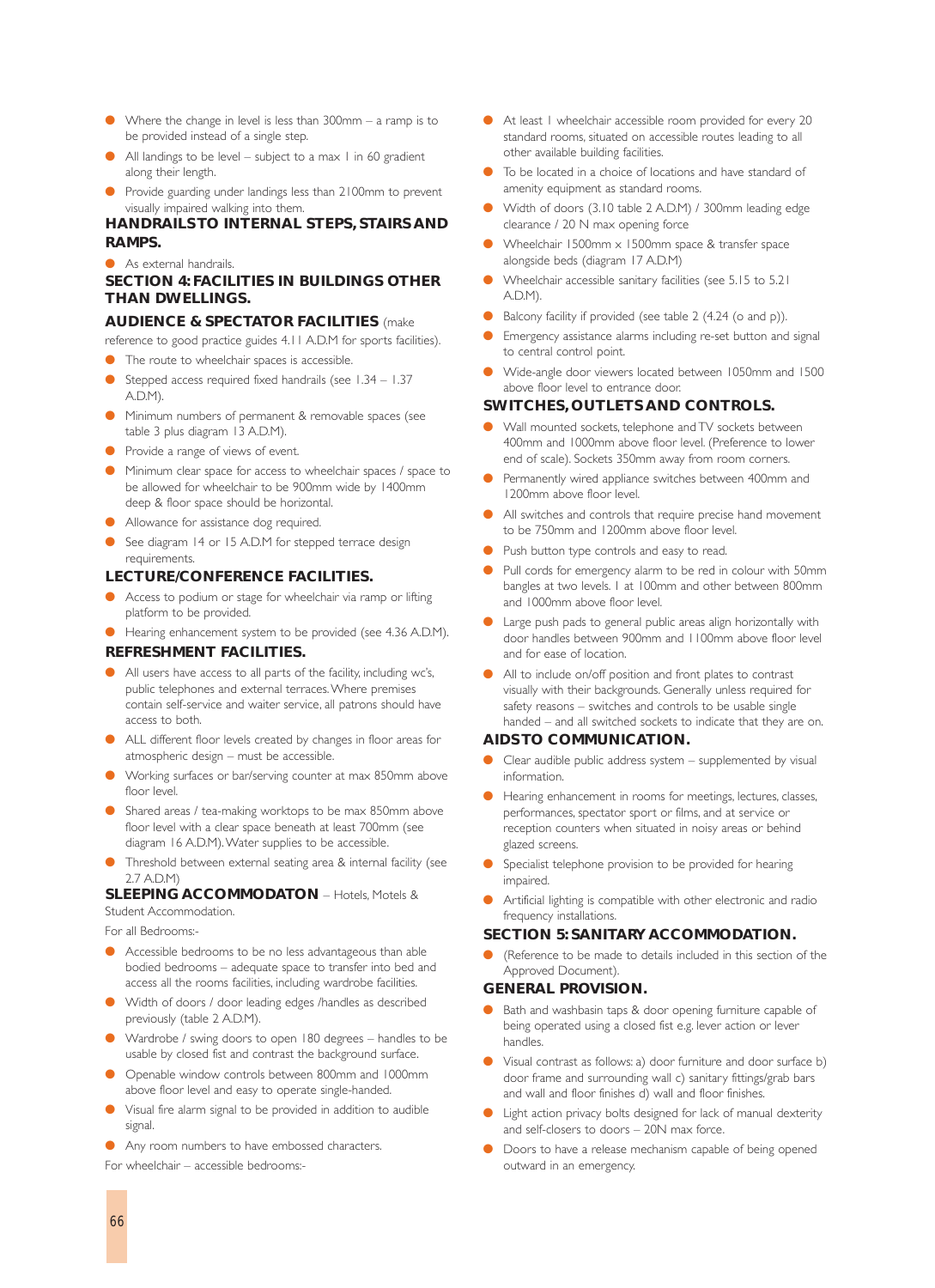- Outward opening doors not to obstruct emergency escape routes.
- Fire alarms to emit a visual and audible signal. An emergency assistance alarm system operable from seated position to be provided. Alarm to sound different than fire alarm.
- Lighting controls as provisions in Section 4.
- Heat emitters screened or to have surfaces below 43 degrees Celsius.
- W.C. pans should accommodate variable height toilet seat risers
- Cistern flushing mechanism positioned on open or transfer side.

## **PROVISION OF TOILET ACCOMMODATION.**

- A wheelchair accessible unisex type where only one toilet is provided in a building. Size enlarged to  $2.0 \times 2.2$ m – layout in accordance with Diagram 18 / 19 / 20 A.D.M.
- At least one wheelchair accessible unisex toilet at each location where sanitary facilities are provided.
- In separate sex toilet accommodation at least one ambulant disabled persons w.c. cubicle layout in accordance with Diagram 21 is provided and where there are 4 or more cubicles an enlarged cubicle (1.2m wide) is to be provided.

## **WHEELCHAIR ACCESSIBLE UNISEX TOILET PROVISION.**

- One located near to entrance and/or waiting area in a building.
- Not located in a way that compromises privacy of users.
- Located in similar position on each floor of a multi-storey building with choice of transfer layouts on alternate floors.
- Choice of transfer layouts when more than one unisex toilet is available.
- Where w.c is the only one in a building the width must be increased to 2000mm to accommodate an additional standing w.c.
- Located on accessible routes that are direct and obstruction free.
- 40m maximum travel distance to an accessible toilet. Travel between floors restricted to one floor if a lifting platform is only provided.
- Minimum dimensions as diagram 18, heights and arrangements of fittings as diagrams 19 & 20 A.D.M.
- Doors to outward open sized as previously described, with horizontal closing bar to rear.
- Heat emitters not to restrict wheelchair manoeuvring space or space beside w.c.

#### **TOILETS IN SEPARATE SEX WASHROOMS.**

- Ambulant disabled people should be able to use a w.c compartment within any separate sex toilet washroom.
- 450mm diameter manoeuvring space is provided in cubicle between door swing and edge of pan.
- Minimum dimensions of compartments for ambulant disabled people as diagram 21 A.D.M.
- Compartment doors for ambulant disabled people preferably open outward.
- One low level washbasin and urinal with vertical grab bars.

### **WHEELCHAIR ACCESSIBLE CHANGING/SHOWER FACILITIES.**

For changing and shower facilities:-

- A choice of left and right hand transfers is provided, when more than one individual changing / shower compartment is provided.
- Wall mounted drop-down support rails and tip up seats.
- Sub-divisions in communal shower and changing facilities.
- Individual self-contained shower and changing facilities in sports facilities in addition to communal separate sex facilities.
- Limb storage facilities for amputees.

For changing facilities:-

- Arrangements of equipment and controls to comply with diagram 22 A.D.M – min 2000mm by 2200mm size.
- Level slip resistant floor when in association with showers.
- 1500mm manoeuvring space in front of lockers.
- NOTE For changing facilities not associated with showers, for example shop changing cubicles the dimensions and fittings as per a self contained changing cubicle need to be provided. Min clear area 1500mm x 1500mm.

For shower facilities:-

- Shower facilities as diagram 23 A.D.M.
- Minimum one accessible shower for staff in commercial developments where showers provided.
- Shower curtain operable from shower seat.
- A toiletries shelf within reach of shower seat or wheelchair.
- Level slip resistant floor when in association with showers.
- Shower terminal fittings to comply with guidance note G 18.5 and have logical and clear markings.
- Shower controls between 750-1000mm above floor level.
- For shower facilities incorporating a W.C:-
- Arrangement of fittings comply with diagram 24 AD.M.
- Left and right hand transfer layouts available, when more than one shower area is provided.
- Level slip resistant floor when in association with showers.

## **WHEELCHAIR ACCESSIBLE BATHROOM PROVISIONS.**

- Arrangement of fittings as diagrams 25 & 26 A.D.M.
- Left and right hand transfer layouts.
- Slip resistant floor.
- 400mm deep bath transfer seat.
- Outward opening doors with horizontal closing bar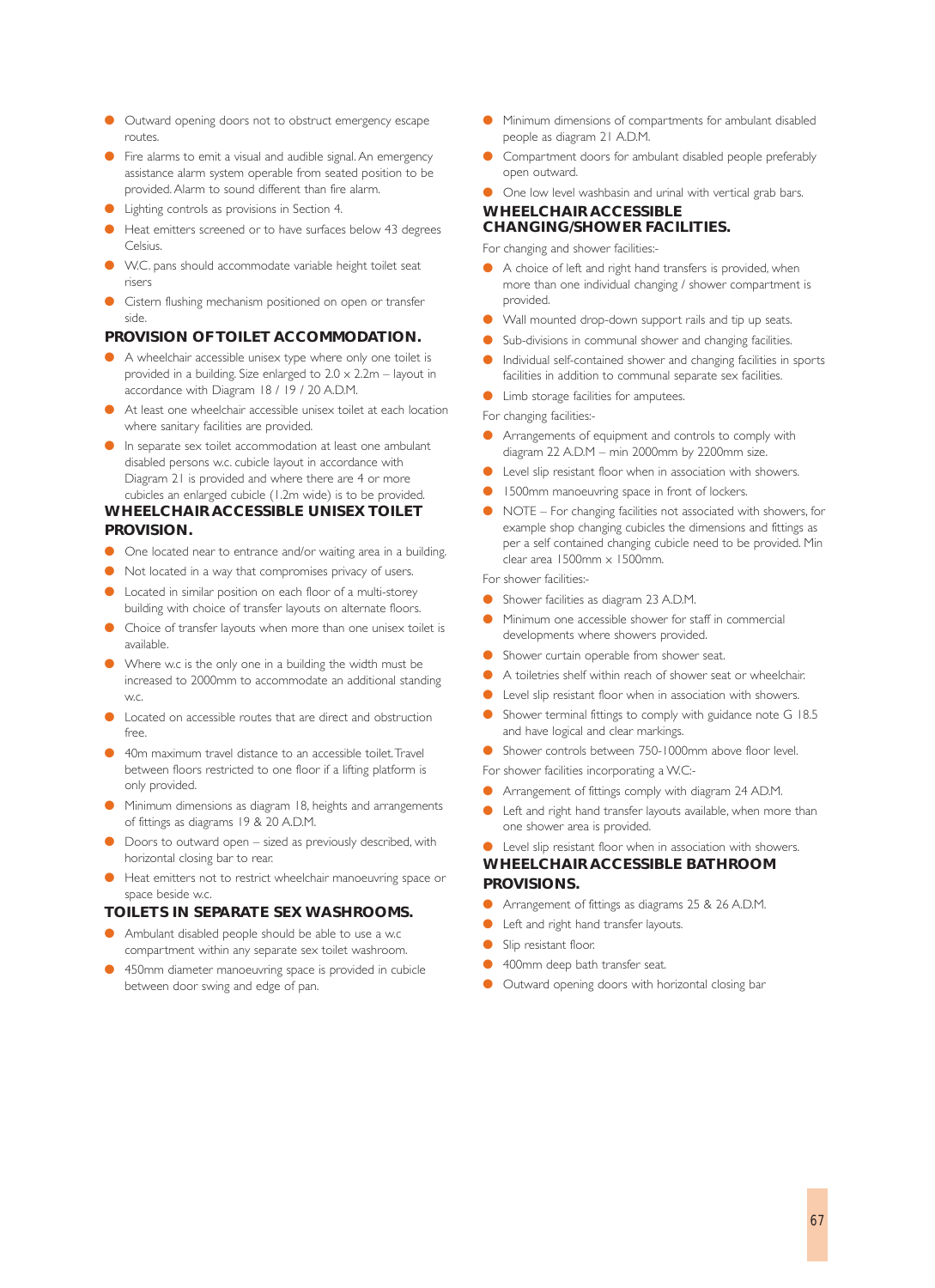# **LEGISLATION AND BIBLIOGRAPHY**

## **LEGISLATION**

*The following are the most significant Acts of Parliament which affect disabled people.*

Building Act 1984

Building Regulations 2000

Chronically Sick and Disabled Persons Act 1970

Cinematograph Acts 1909 and 1952

Companies (Employment of Disabled Persons) Regulations 1980

Disabled Persons Act 1981

Disabled Persons Employment Act 1944 (amended 1958)

Disability Discrimination Act 1995

Education Act 1944

Education Act 1980

Fire Precautions Act 1971

Fire Precautions (Workplace) Regulations 1997

Health and Safety at Work, etc Act 1974

Highways Act 1980

Housing Act 1985

Licensing Acts 1961 and 1964

Theatres Acts 1843 and 1968

Town and Country Planning Act 1990

## **BIBLIOGRAPHY**

| The Building Regulations                                 | 2000 as amended                                  |  |  |  |
|----------------------------------------------------------|--------------------------------------------------|--|--|--|
| The Building Regulations (Amendment)<br>Regulations 1998 |                                                  |  |  |  |
| Approved Document B                                      | Fire Safety                                      |  |  |  |
| Approved Document K                                      | Protection from falling,<br>collision and impact |  |  |  |
| Approved Document M                                      | Access to and Use<br>of Buildings                |  |  |  |
| Approved Document N                                      | Glazing Materials and<br>Protection              |  |  |  |

### **BRITISH STANDARDS**

|                                                                                                                            | BS 4787 Internal and External Wood Doorsets,<br>Door Leaves and Frames                                         | B.S.I. |  |
|----------------------------------------------------------------------------------------------------------------------------|----------------------------------------------------------------------------------------------------------------|--------|--|
|                                                                                                                            | BS 5395 Stairs, Ladders and Walkways                                                                           | B.S.I. |  |
|                                                                                                                            | BS 5588 Part 8: Code of Practice for<br>Means of Escape for Disabled People                                    |        |  |
|                                                                                                                            | BS 5588 Part 12: Fire precautions in the design,<br>construction and use of buildings.<br>Managing fire safely |        |  |
|                                                                                                                            | BS 5619 Design of Housing for the<br>Convenience of Disabled People                                            | B.S.I. |  |
|                                                                                                                            | BS 5655 Lifts and Service Lifts                                                                                | B.S.I. |  |
|                                                                                                                            | BS 5776 Specification for Powered Stairlifts                                                                   | B.S.I. |  |
|                                                                                                                            | BS 6180 Code of Practice for Protective<br>Barriers in and About Buildings                                     | B.S.I. |  |
|                                                                                                                            | BS 8300 Design of Buildings and the<br>Approaches to meet the needs of<br>Disabled People                      | B.S.I. |  |
|                                                                                                                            | Designing for Accessibility 2004 Edition - Centre for<br>Accessible Environments                               |        |  |
|                                                                                                                            | The Good Loo Design Guide 2004 Edition - Centre for<br>Accessible Environments                                 |        |  |
|                                                                                                                            | Designing for the Disabled<br>- Selwyn Goldsmith                                                               |        |  |
| Access for Disabled Persons to Educational Buildings.<br>Design Note 18. - Secretary of State for Education and<br>Science |                                                                                                                |        |  |

| New Metric Handbook | Architectural Press |
|---------------------|---------------------|
|                     |                     |

*Access for Disabled People, Guidance Note –* Sport England